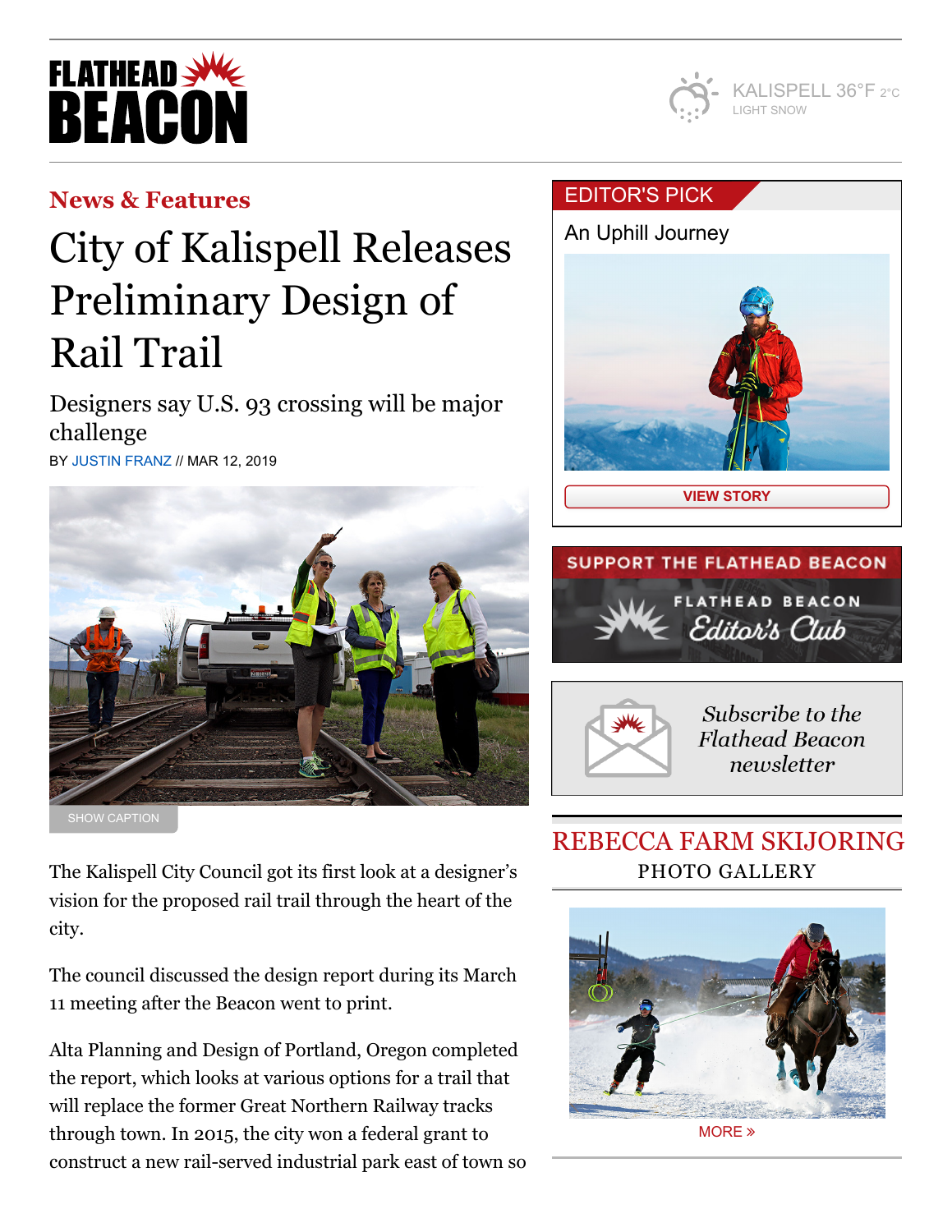$\alpha$  that the final two businesses downtown — CHS Kalispell's grain elevator and Northwest Drywall — could move there and the rails could be ripped up.



The proposed trail generally follows the railroad right-of-way, which the city hopes to purchase from BNSF

Railway this year, from Meridian Road to the U.S. Highway 2 underpass in Evergreen. The design report splits the trail into three areas. The Granary District runs from Meridian to Fifth Avenue. The Downtown District goes from Fifth Avenue to Third Avenue, including the Kalispell Center Mall and U.S. Highway 93. And the Park District encompasses everything from Third Avenue to U.S. Highway 2, including the area along Woodland Park.

The preliminary design calls for a 12-foot wide path along the old railroad right-of-way with trees and other design elements sprinkled throughout, including public art and interpretive signs. In the Park District, designers suggest building a water splash pad that can be turned into an ice rink in winter as well as putting an old train car on display.

The report states that one of the most challenging areas of the trail will be the intersection with Highway 93, which is currently four lanes wide. City officials would like the road to be reduced to three lanes, but that plan does not have universal support. Some have suggested building a trail overpass across the highway, but the design report notes that it would be cost prohibitive.

"Treatment of the trail crossing at Main Street will be a significant component of the overall success of the project," the report states. "If safe and comfortable, the

#### Flathead Beacon staff

A Twitter list by [@FlatheadBeacon](https://twitter.com/FlatheadBeacon)

Follow our journalists for breaking news & other reports

A

**Kellyn Brown Retweeted** 



**Rolling Stone** [@RollingStone](https://twitter.com/RollingStone)

Lori Loughlin and Felicity Huffman have been arrested for allegedly paying thousands of dollars to have their children admitted to elite universities, part of a massive college cheating scheme [rol.st/2TMSE6Q](https://t.co/MaUC1xH0Ct)

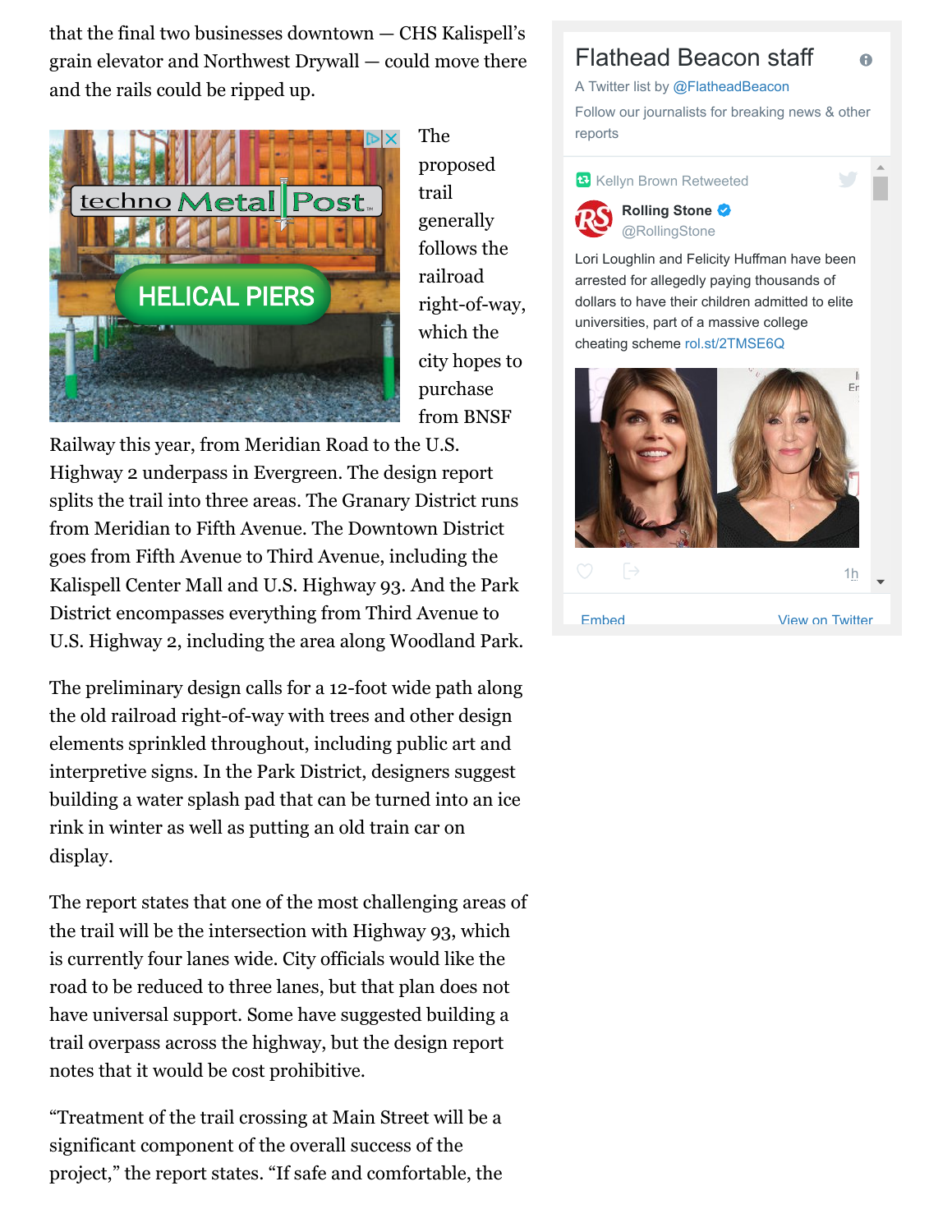crossing has the potential to be a focal point joining the east and west portions of the trail. If accommodated poorly, it could limit overall use of the trail and hamper its utility as a transportation corridor."

City officials will review the report this week and offer feedback that will be incorporated in a final design in the next few months.

The rail line through downtown Kalispell is still in use, but train service could end as early as this summer. Officials believe the rails could be removed in 2020 and trail construction could begin soon after.

[Click here to see the report.](https://www.kalispell.com/AgendaCenter/ViewFile/Agenda/_03112019-211)



#### MORE FROM THE BEACON



Spotlight Event: St [Patrick's Day Events](https://flatheadbeacon.com/2019/03/12/spotlight-event-st-patricks-day-events/)



[Finishes at NCAA Meet](https://flatheadbeacon.com/2019/03/12/makena-morley-claims-two-america-finishes-ncaa-meet/) 'Clipped' by Train in the latter release of the latter rail-Makena Morley Claims Two All-America



[BNSF Employee Taken](https://flatheadbeacon.com/2019/03/11/bnsf-employee-taken-hospital-clipped-train-whitefish/) to Hospital After Being 'Clipped' by Train in